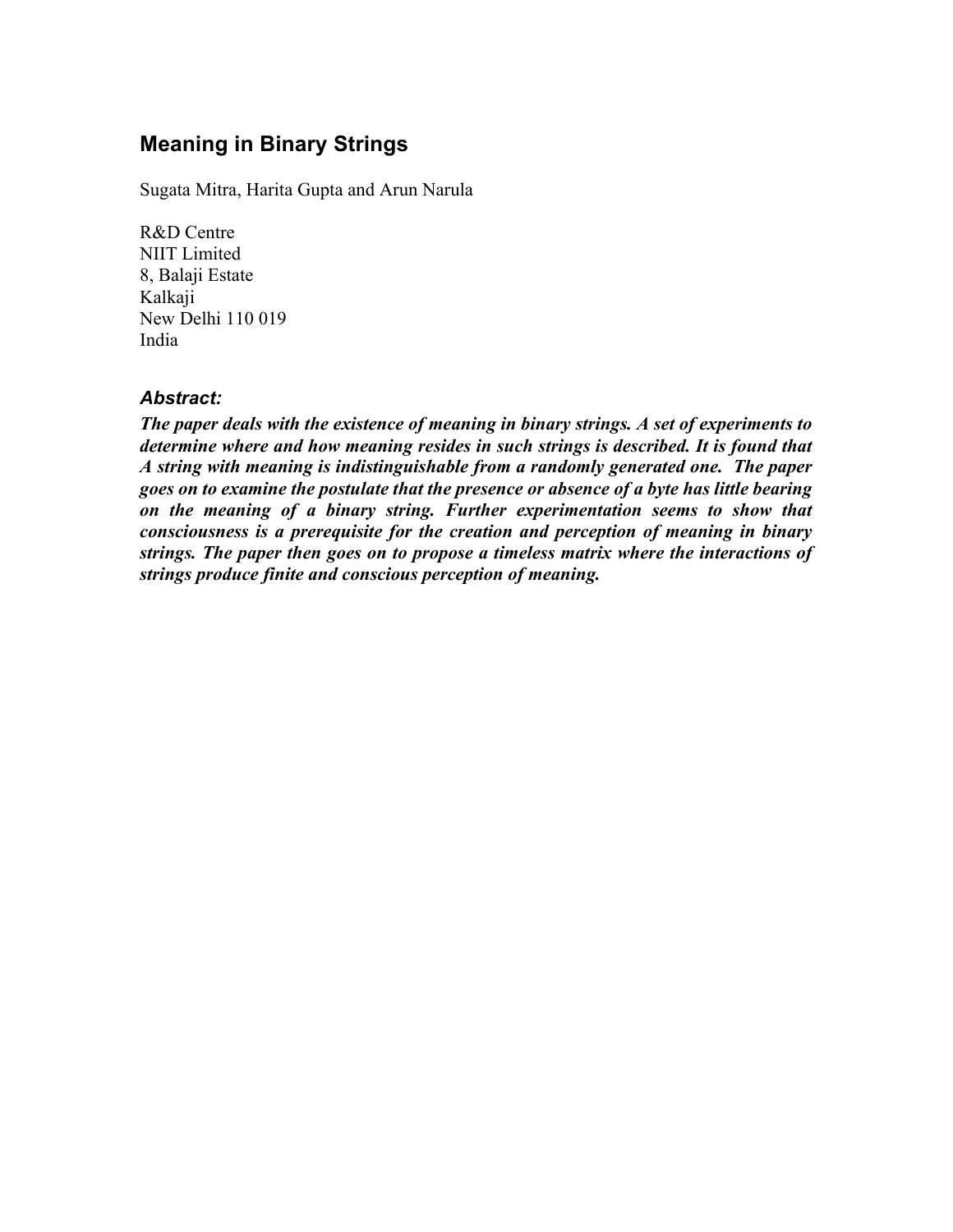# *The meaning of "Meaning"*

In this paper we report our findings on a set of experiments performed on binary strings. In the process, we find that we are plunged into a discussion on meaning and consciousness. If indeed Cognitive Science has reached a stage where it can say something about these subjects, we hope this paper will be of use to the formulation of an eventual Physics of consciousness.

### Introduction

Computers process information using binary strings. All information in current digital computers is stored and manipulated in the form of strings of zero and one. All data consists of such strings, as do all programs that manipulate data. The operating systems of digital computers consist of binary strings, and so also their memories. There is no evidence that current computers have any awareness of the meaning of the data they process. On the other hand, the human beings that use the results of data processed by computers deal essentially with the meaning that these strings of zero and one contain. We have attempted to determine where and in what form meaning exists in binary strings.

### Definition of "Meaning"

We will define meaning as an evocation (Simon, 1995) of links in memory. For instance, when a reader views words in a text, certain symbol structures stored in the reader's memory are activated. Moreover meaning is associated with recognition (Feigenbaum and Simon, 1984), that is, the evoked structures are recognised and in the process understood or associated with the input text.

In this paper, we will see how the meanings of binary strings are dependent on expression. That is, a string will have meaning only when expressed through an appropriate method.

## *Binary Strings*

### **Definition**

We will define a binary string as a linear sequence of bipolar states. Zero and One (or One and Minus One) are the commonest form in which binary strings exist in computers. However, the term itself need not be defined only with respect to computers. Presence or absence of anything could constitute a bipolar state and, as such, strings are widespread throughout real and imaginary spaces.

Computers and Binary Strings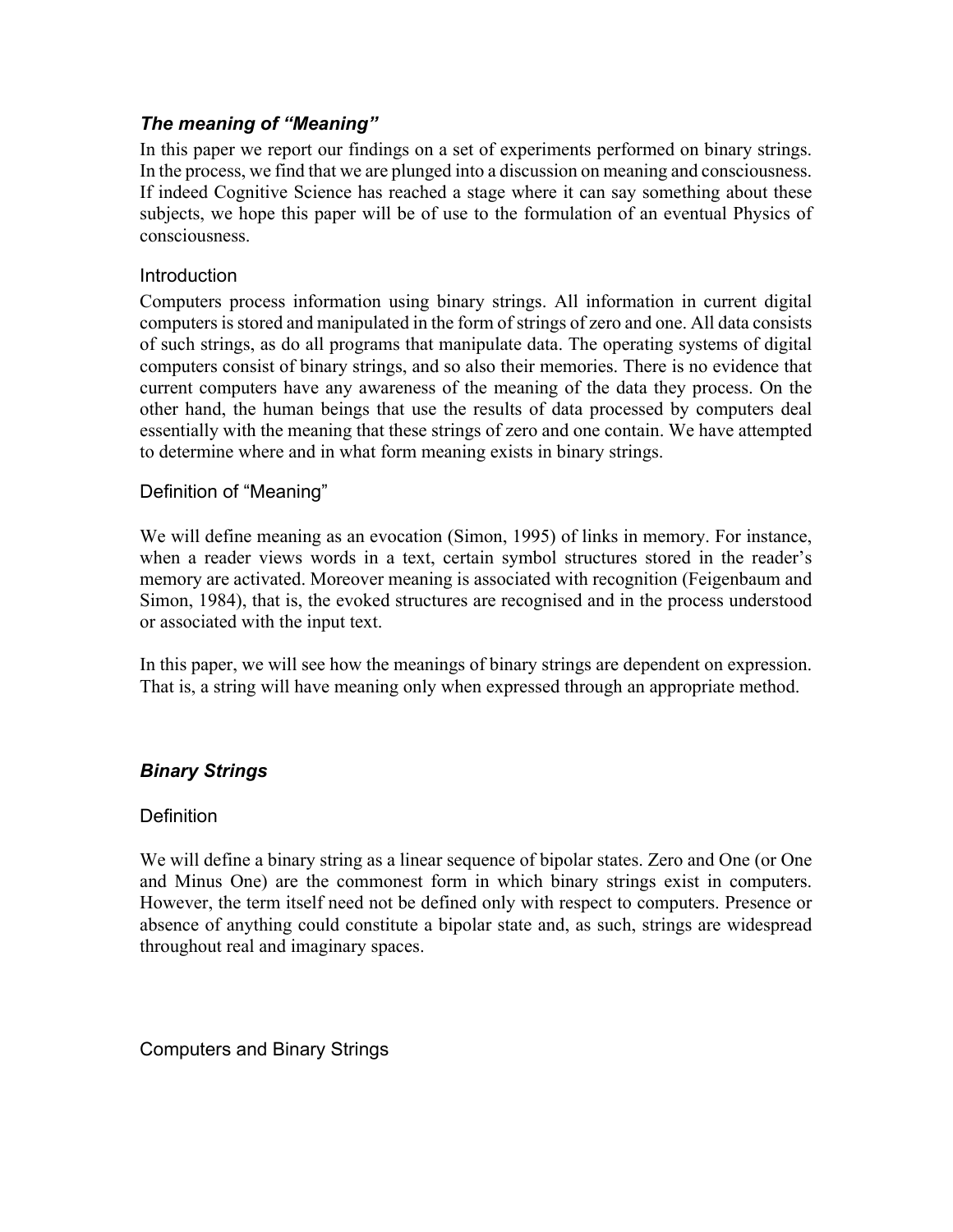Digital computers are essentially collections of switches and are, therefore, totally dependent on bipolar states for their functioning. Data, of any kind, i.e., numbers, text, sound, graphics etc. all consist of binary strings. Such data is manipulated through sequences of instructions (programs) that are expressed as binary strings. All input and output is through binary strings under the control of an Operating System, which itself is a program and, therefore, a binary string.

All binary strings in a computer are labelled using "headers" that describe the nature, structure and function of these strings. Headers are themselves also binary strings.

# *Bit Patterns in Binary Strings*

Binary strings in computers are usually combined into bytes (groups of eight bits, each bit being a zero or a one). There are 256 bytes that constitute the "alphabet" of the digital computer. The assignment of a character or a symbol to a particular group of eight bits is arbitrary and decided by the American Standard Code for Information Interchange (ASCII). However, the complete ASCII set, if represented as one string would contain the same number of zero's and one's.

Experiment 1- Bit Patterns in sounds, pictures and programs

In this experiment, we counted the number of 0's and 1's in strings that represented sounds, graphics and programs. In order to do so, we used a small program to skip the target files header, read the data bytes, convert these to bits and total the zero bits and one bits. A part of the results are shown in Table 1 below.

| File Name   | Description | Size(bits) | Percent 0 | Percent 1 |
|-------------|-------------|------------|-----------|-----------|
|             |             |            |           |           |
| excel.exe   | Program     | 44796032   | 55.69     | 44.31     |
| winword.exe | Program     | 42543232   | 56.59     | 43.41     |
| alarm.exe   | Program     | 89472      | 73.88     | 26.12     |
|             |             |            |           |           |
| Bitbybit.c  | C Program   | 15120      | 53.45     | 46.55     |
| Showfile.c  | Program     | 35040      | 54.10     | 45.90     |
|             |             |            |           |           |
| arcade.bmp  | Bitmap      | 5040       | 52.34     | 47.66     |
| castle.bmp  | Bitmap      | 6224       | 50.13     | 49.87     |
| setup.bmp   | Bitmap      | 307696     | 39.49     | 60.51     |
|             |             |            |           |           |
| rec45.wav   | Wave        | 1005520    | 48.60     | 51.40     |
| beep.wav    | Wave        | 46112      | 48.88     | 51.12     |
|             |             |            |           |           |

### **Table 1. Distribution of zero and one bits in files**

**Observations**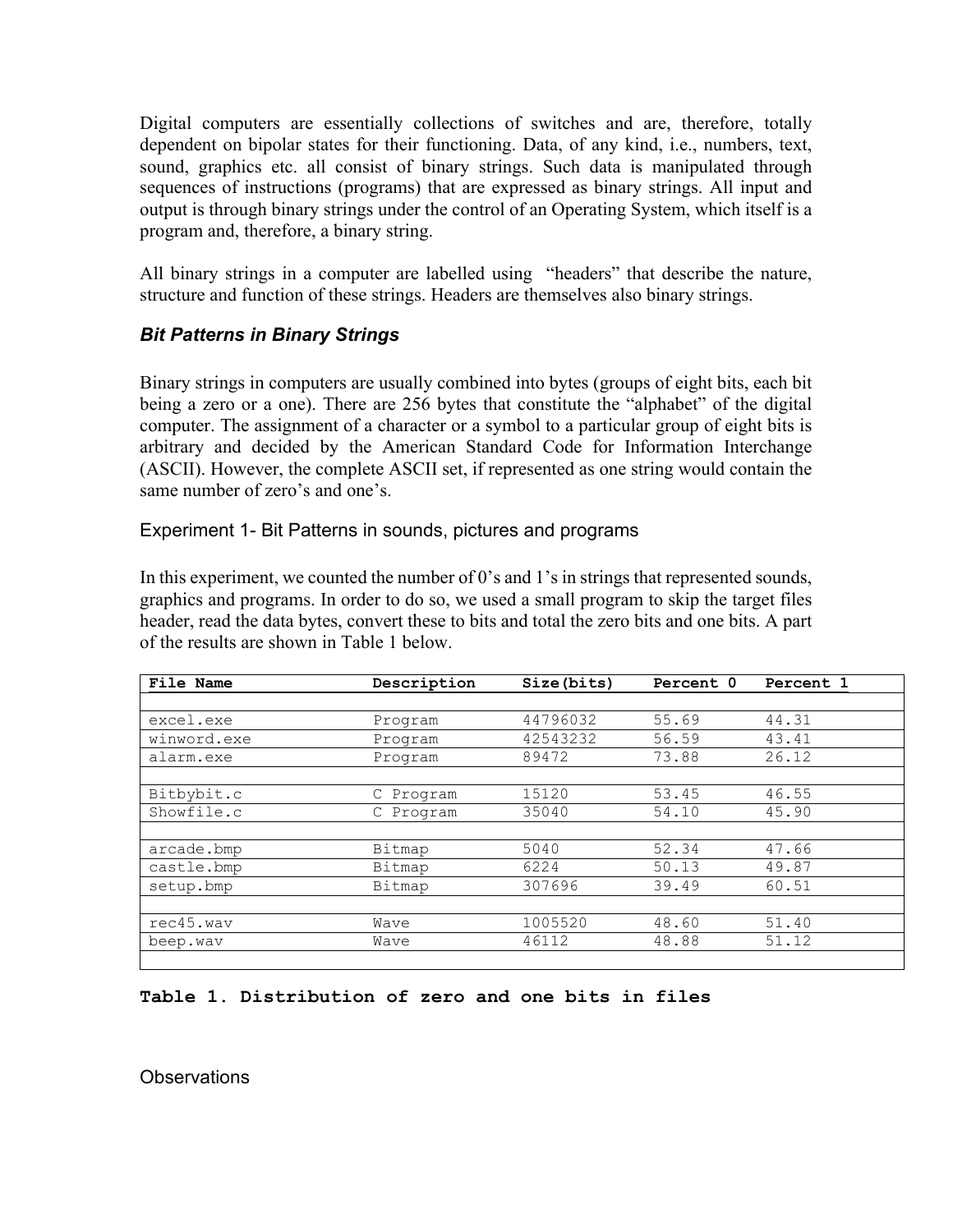As may be expected, the distribution of 0 and 1 bits appear close to 50:50 in most files. It may be noticed that for certain types of files, e.g., "WAV" (sound) and "BMP" (picture files) this distribution is sometime violated. This is not considered significant as the effect can be generally explained as an artefact. For example, the most common byte in a sound file is the silence byte (1111 1111). Hence, any sound file will show a larger proportion of 1 bits. However, since the choice of the ASCII character 255 as the silence byte is arbitrary, its effect on the distribution is merely an artefact. In fact, if the silence byte is removed, the distribution shifts more towards the 50:50 proportion.

On the basis of the data and the observations above, we assume that the proportion of 0 and 1 bits are the same in meaningful and meaningless strings. We state that: **A string with meaning is indistinguishable from a randomly generated one.**

In this context, it is interesting to note that it is impossible to determine the nature of a string (i.e., sound, picture or program) from a segment of it, even if the segment is large. In some instances one may be able to guess from artefacts such as the proliferation of the silence bit, but only if one knew from where to start counting the bytes. If the string segment does not start from the beginning of a byte, there would be no way to tell what the segment might mean.

# *Byte Patterns in Binary Strings*

With the above observations in mind, we decided to investigate the distribution of the 256 ASCII characters in meaningful strings. We used another program to determine the distribution of bytes in the same files whose bits had been counted earlier.

Experiment 2- Byte Patterns in sounds, pictures and programs

In this experiment, we took the target files, removed the headers and counted the bytes. For each file, a plot of the frequency of occurrence of bytes against the ASCII numbers of the bytes was produced. Typical plots for sound, graphic and program files are shown in figures 1, 2 and 3 below.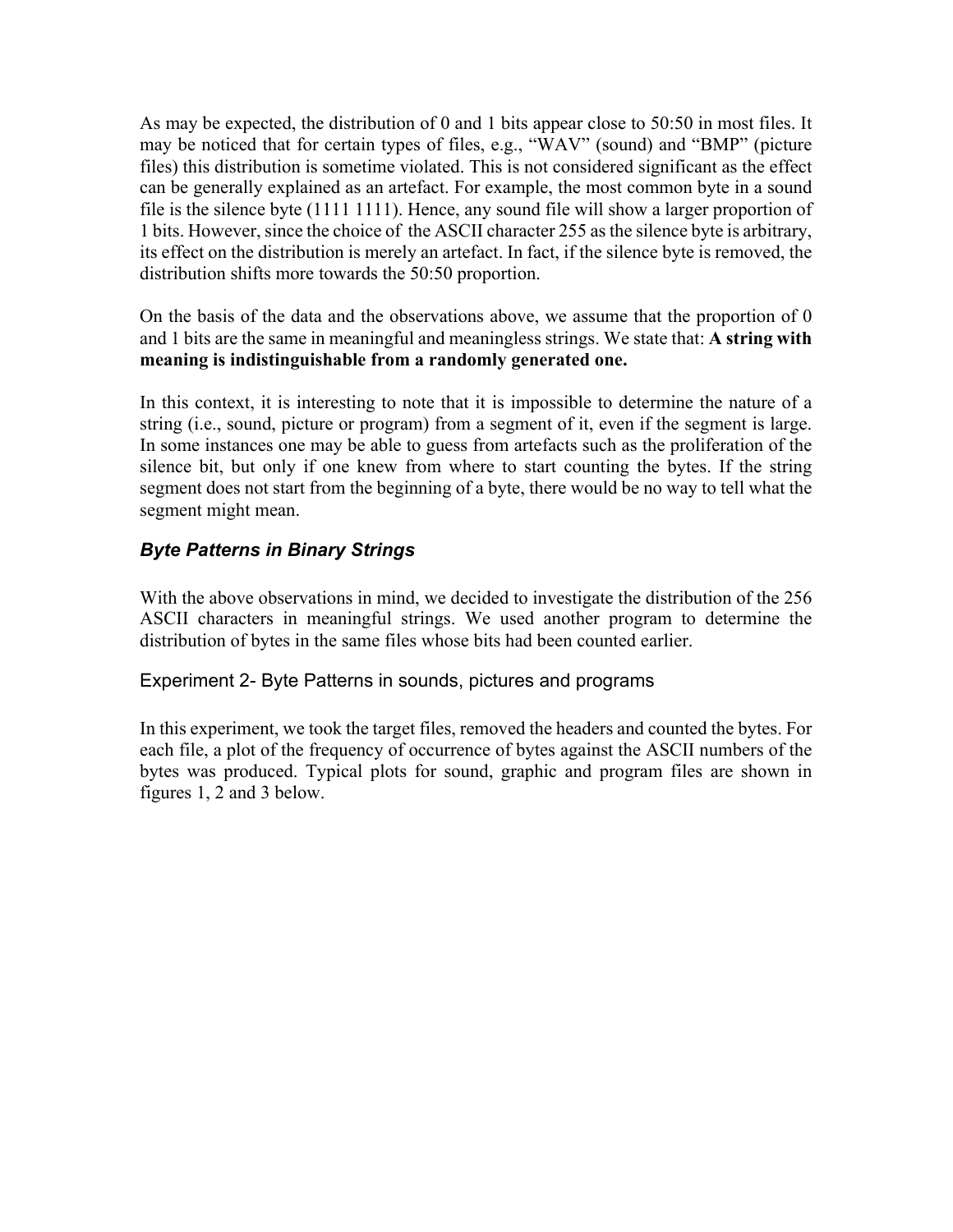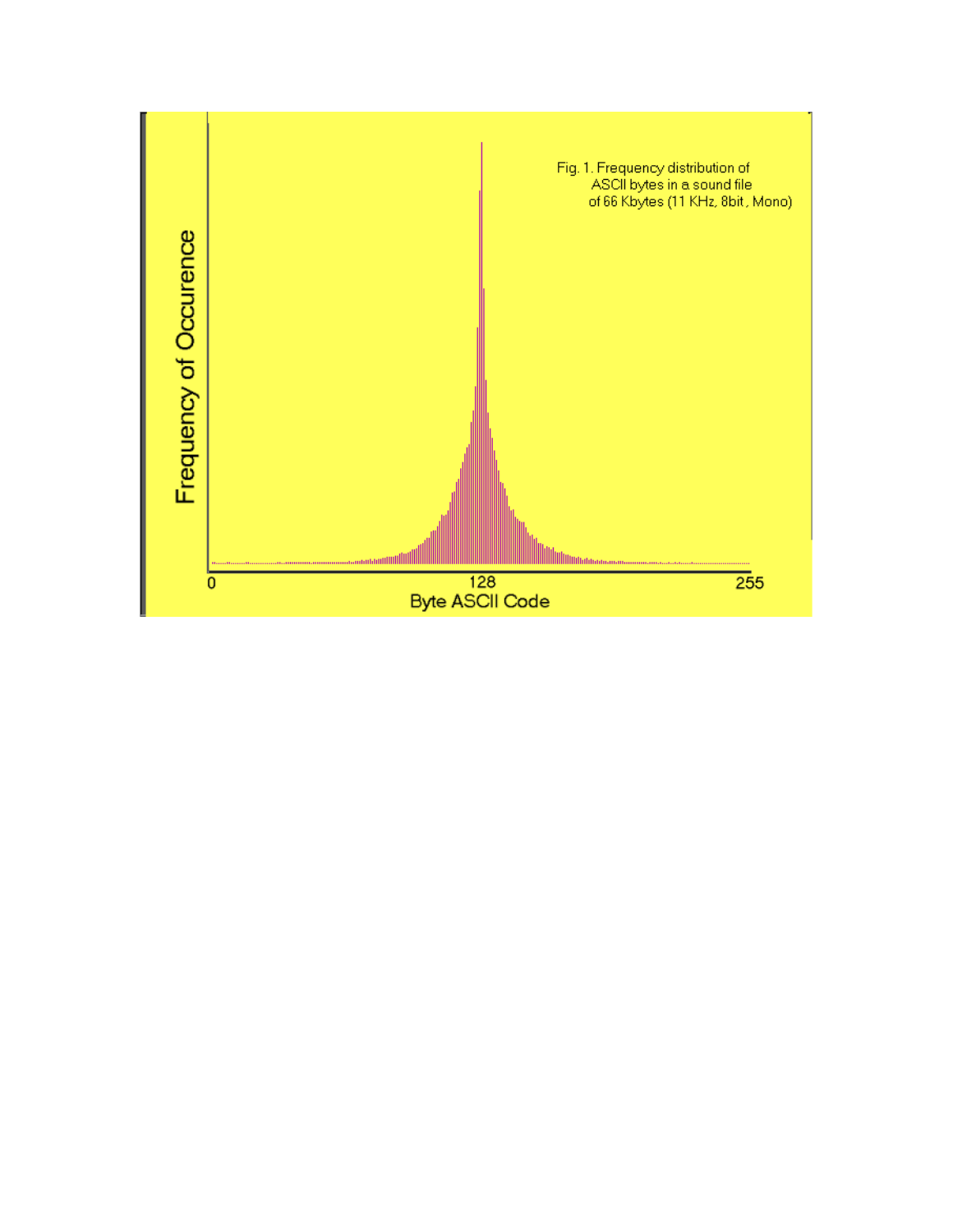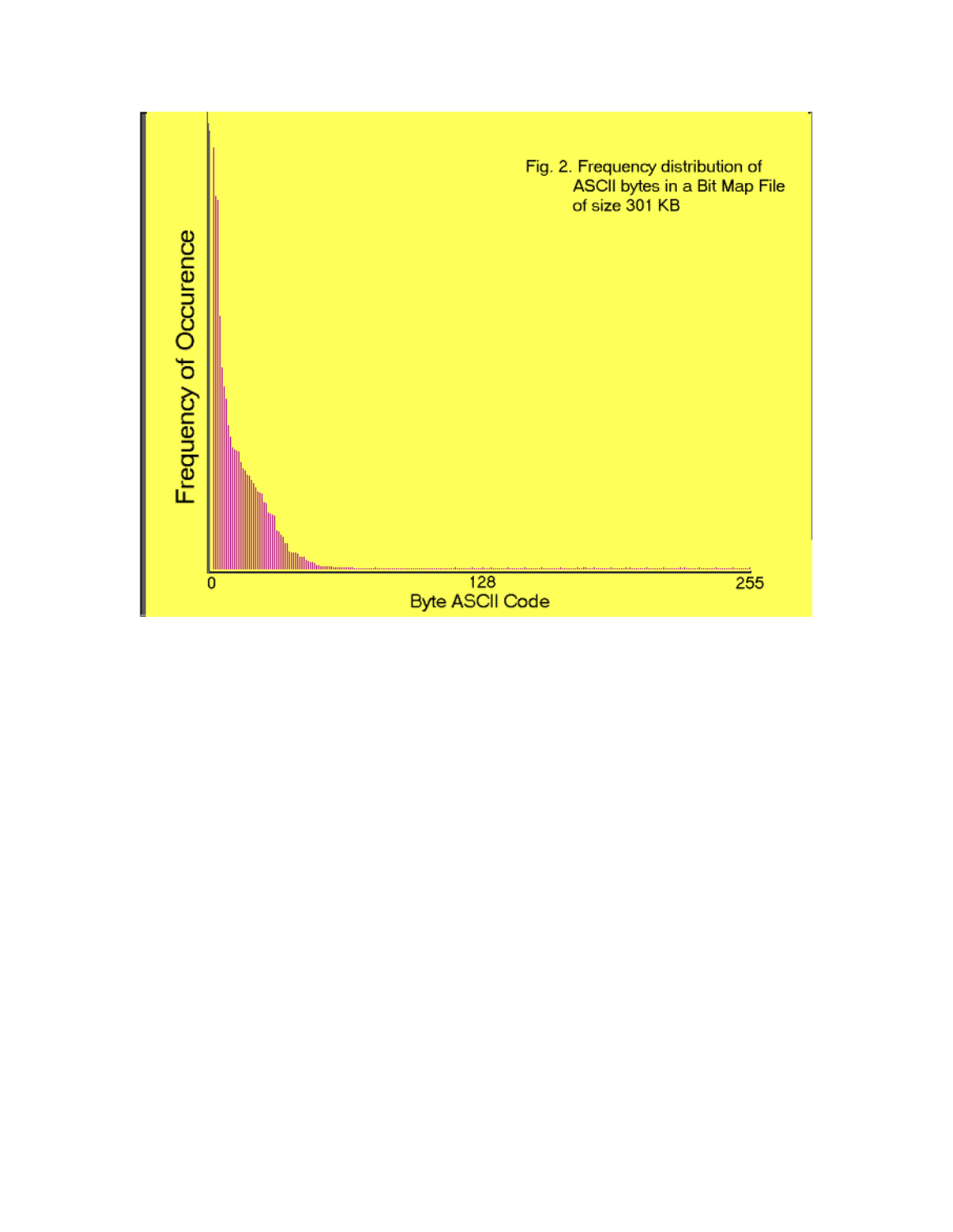

## **Observations**

Sound files have a distinct signature as far as the frequency of occurrence of bytes is concerned. The dominant byte is the one representing silence. This is due to the nature of audio information as perceived by the human ear. Without a liberal punctuation with silence, the meaning of a sound is not obvious. This would be so in text as well, if one were to count the blank character as a part of the text. However, if one treats the silence byte and the blank character as artefacts, the distribution of the other bytes follow no discernible pattern. Nor is there any great variation from one audio file to another.

In the case of graphic files and computer program files, no pattern can be seen. We state that: **The presence or absence of a byte has little bearing on the meaning of a binary string.**

In this connection, we need to note that the byte is an artificial construct with an arbitrary (conscious) allocation of meaning to each group of eight bits. It is therefore further stated that: **Consciousness is a prerequisite for the creation and perception of meaning in binary strings.**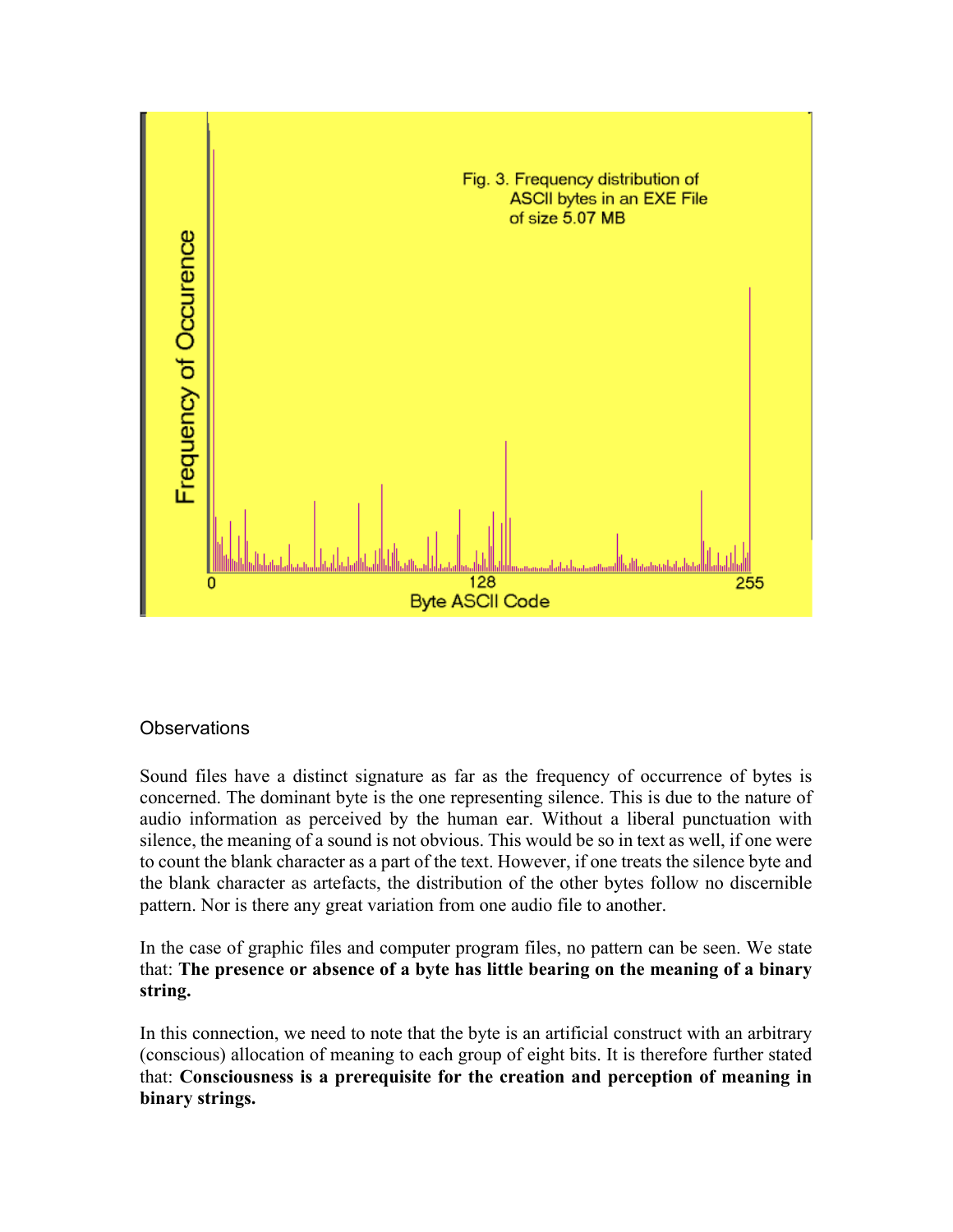# *Bit shift distortion in Binary Strings*

Since the proportion of zero and one bits in a meaningful string is no different from that in random ones, we decided to study the effect on meaning by changing the position of bits in strings.

# Experiment 3- Meaning degradation in sound and text files

In this experiment, we shifted the position of a single bit from the beginning to the end of a data file and studied the effect of such a shift on the meaning of the file. Each target file was progressively changed by shifting the starting bit to the end, then shifting the next bit to the end and so on. To do this we removed the header from the target string, then converted the bytes of the string to binary, shifted the relevant bit, changed the bit structure back to bytes and replaced the header. The tests were performed on audio and text files and the results checked for meaning by listening and reading for audio and text files, respectively.

## **Observations**

It is intuitively obvious that a shifted bit will seriously degrade the meaning of a file. This is because once the first bit is shifted, every byte in the file will have a changed value. It may indeed be assumed that the entire content of the file will no longer be meaningful. We were surprised to find that this is not so.

In the case of audio files, we observed a steady degradation in the audio quality as bits were shifted. The degradation increases gradually and the file degrades into noise by the seventh bit shift. After this, when the eighth bit shift takes place, the entire original meaning returns since now, effectively, an entire byte has been shifted to the back of the file, thereby restoring the remaining byte sequence to its original condition.

We do not, as yet, have an explanation for this graceful degradation. Perhaps it is due to the fact that the silence byte (1111 1111), in the one bit shifted condition will result either in 1111 1110 or 1111 1111, both of which are silent bytes. Since silence, ironically, is the principal component of audio files, a single bit shift does not render the file meaningless.

Table 2 shows the most prevalent byte in a sound file after 1 through 8 bit shifts. A clear pattern is evident from the table. This may indeed provide the explanation for why audio files retain meaning even when bytes are changed.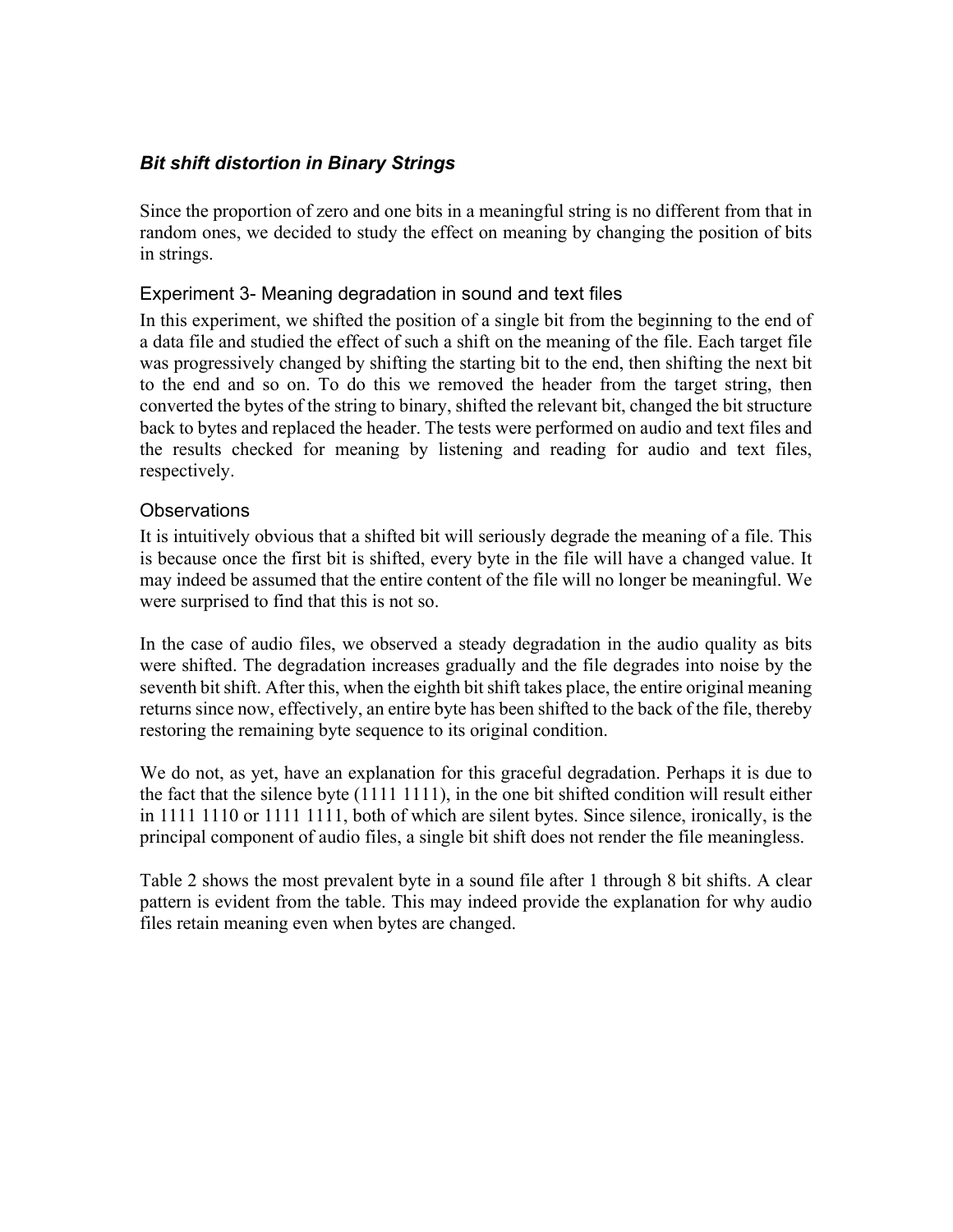| No. of bits<br>shifted | <b>Most frequent</b><br>byte | <b>Hex</b><br>value | <b>Binary</b><br>value |
|------------------------|------------------------------|---------------------|------------------------|
|                        | 254                          | FE                  | 1111 1110              |
| $\overline{2}$         | 253                          | FD                  | 1111 1101              |
| $\overline{3}$         | 251                          | <b>FB</b>           | 1111 1011              |
| $\overline{4}$         | 247                          | F7                  | 1111 0111              |
| 5                      | 239                          | EF                  | 1110 1111              |
| 6                      | 223                          | DF                  | 1101 1111              |
| 7                      | 191                          | BF                  | 1011 1111              |
| 8                      | 127                          | 7F                  | 11                     |

# *Table 2. The effect of bit shifts on the most frequently occuring byte in an audio file (11 Khz , 8 bit, Mono)*

In the case of text files, a single bit shift completely destroys the meaning of the file.

In view of the above, we may hypothesise that the meaning of a string is more sensitively connected to its structure than to its contents or constituents.

Surprisingly, such results have been observed in Chemical Physics as well (Mathur and Mitra, 1979).

# *Headers – Strings to look at Strings*

Headers are strings that carry information about other strings. For example, the header of an audio string will carry information about its format, the sampling rate, whether mono or stereo etc. Typically, headers are extremely small compared to the data strings that they describe. However, they are extremely important to the meaning of strings as, without them, there would be no way to determine in what way the data needs to be processed to express meaning.

### Experiment 4- Bit pattern and degradation in sound headers

In this experiment, we caused bit shift degradation in audio headers using the same methodology as for experiment three.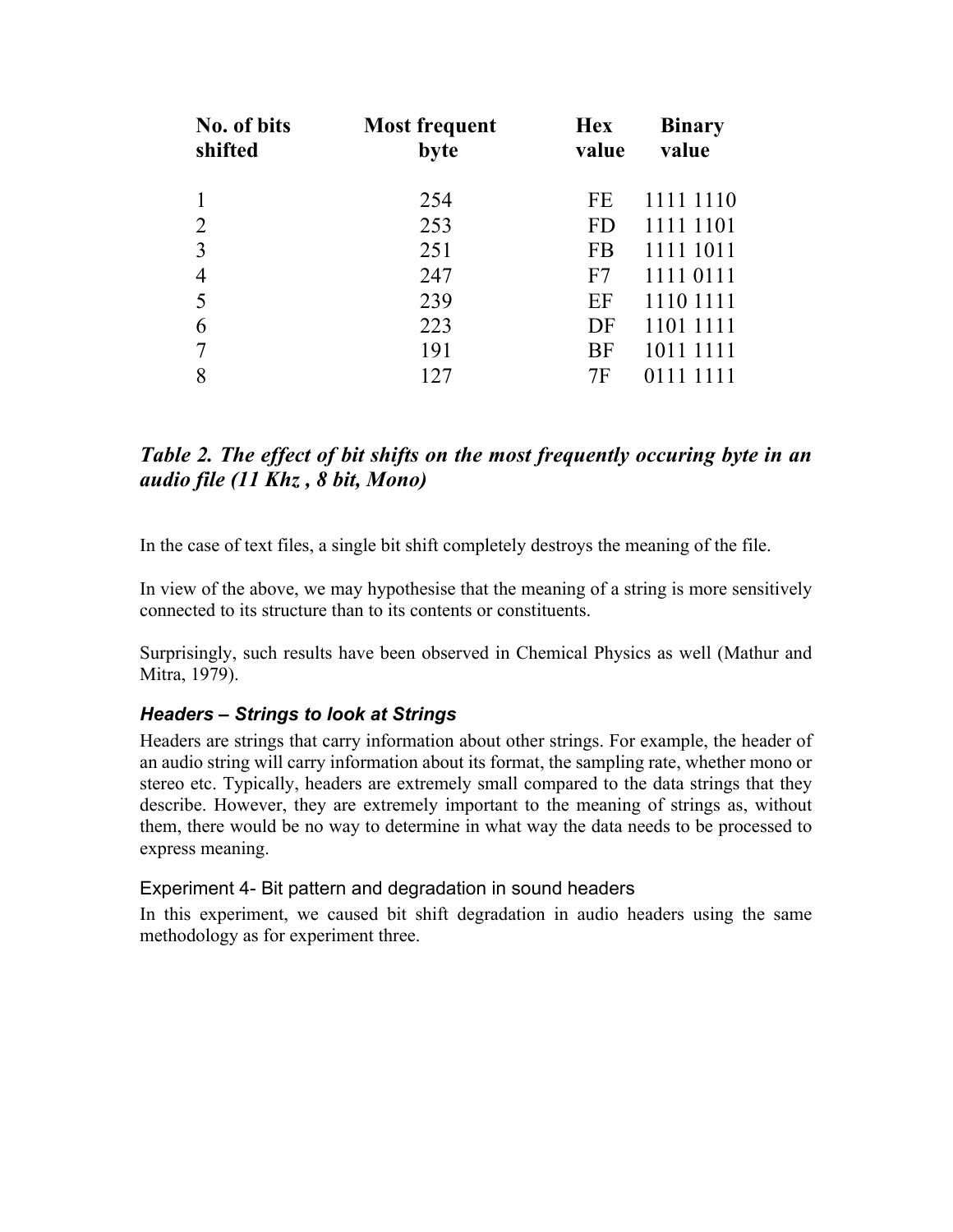### **Observations**

All meaning is destroyed in a single bit shift. In fact, the data is no longer recognisable as sound at all. The data can no longer be expressed and, therefore, remains a string without meaning for as long as we like. However, with the original header, it can be played and, therefore, has a start and an end. It is tempting, though perhaps unwarranted, to compare the situation to an ancient verse that states: "That which is expressed (or has form) is temporal, that which is unexpressed (or has no form) is eternal." (The Gita, Hindu religious text of unknown authorship and chronology).

## *Human memory as Binary Strings*

In our definition of meaning, we have postulated that memory is essential for the perception of meaning. In this context and in the context of the experiments above, it is important to examine the structure of human memory.

### The brain and neural networks

The human brain consists, for the most part, of a large network of neurons. Each neuron is essentially a bio-chemical-electrical switch. Neurophysiology has not yet discovered by what biological mechanisms human memory is accomplished. Nor do we know, physiologically, how neurons store memories. We do know, thanks to computers that memories can be stored in physical devices and that such processes as evoking, activating and associating can be carried out with them (Simon, H.A., 1995 and Breitenburg, V., 1984). Memories in neural networks are stored in a repetitive and multiplexed fashion, as a result they show graceful degradation when bits are randomly changed in the network (Mitra, 1994).

If an artificial neural network can be constructed on a digital computer that has sufficient complexity to match the size of the human brain, it is possible that thought would result. While this is a controversial matter, for the purposes of this paper, such a possible simulation seems to indicate the possibility that a brain can be represented as a binary string, much as an artificial neural network can.

### Memory in neural networks

Artificial neural networks store data in several well-understood ways. The most common method is through the interconnection and weights of interconnections between neurons. Once again, the detail of the storage method is not important in our context. It is clear that memories can be stored as binary strings in other binary strings that represent neural networks.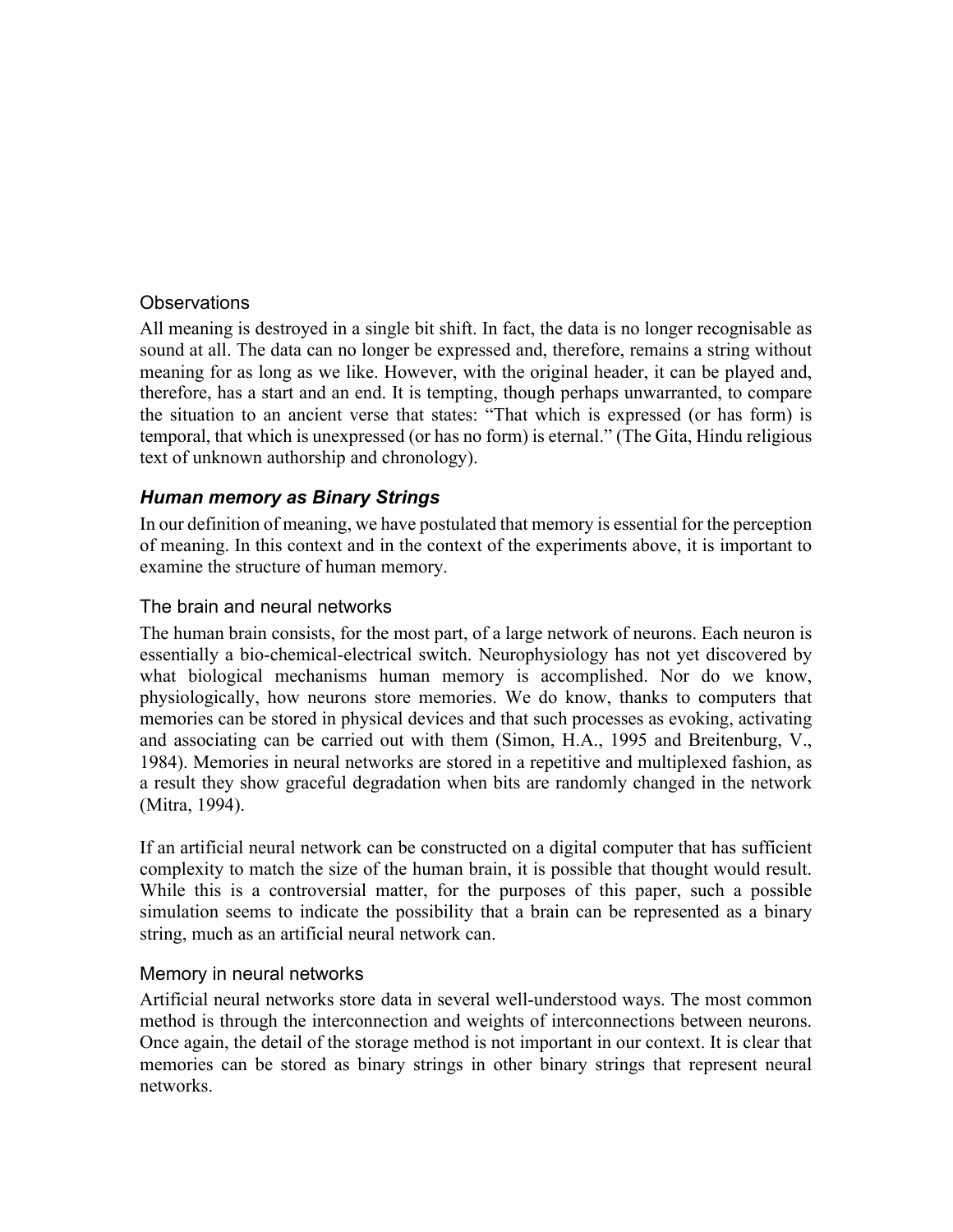## *Discussion and speculation*

### Structure, function and content

From the above experiments and analysis, it would appear that binary strings could be constructed out of anything and could represent any meaning if preceeded by an appropriate header that can enable the string to be processed by an "expression engine" that expresses its meaning. The meaning is encrypted in the string through a conscious schema that can create an arbitrary meaning list for an arbitrary group of bits (8 in our case).

The meaning of strings would be dependent more on the structure and sequence of these groups of bits than on their specific content. The header string would entirely determine whether the string could be expressed or not. When expressed, a string would have a finite meaning.

Several questions remain unanswered in this work. Can a string have multiple meaning? Can strings be transmuted – audio to video, memory to meaning? In our future work we will attempt to answer some of these questions.

### Strings, meaning and consciousness

There would appear to be three functions that a string is capable of performing in the context of meaning. A string could represent a conscious memory that derives meaning from other strings that it interprets using appropriate header strings. Since all three functions are performed using strings that are indistinguishable from random strings, it is tempting to speculate that any string can have a meaning to a memory string through an appropriate header string.

Given this scenario, consider an n-dimensional matrix containing an infinite number of bipolar elements distributed randomly. Such a space would then contain all possible forms of conscious memory, all possible forms of headers and all possible meanings. In effect, the interplay of finite string lengths within this matrix would create all possible conscious realities. Whenever a string is expressed as a meaning, it would have a beginning and an end in an, otherwise, timeless situation.

## *Acknowledgements*

One of the authors (Sugata Mitra) is grateful to the other two (Harita Gupta and Arun Narula) for assistance with the programming and performing of the actual experiments. We are grateful to Sanjay Gupta for constructing the frequency distribution program for bytes. A short but encouraging discussion with Margaret Boden is gratefully acknowledged.